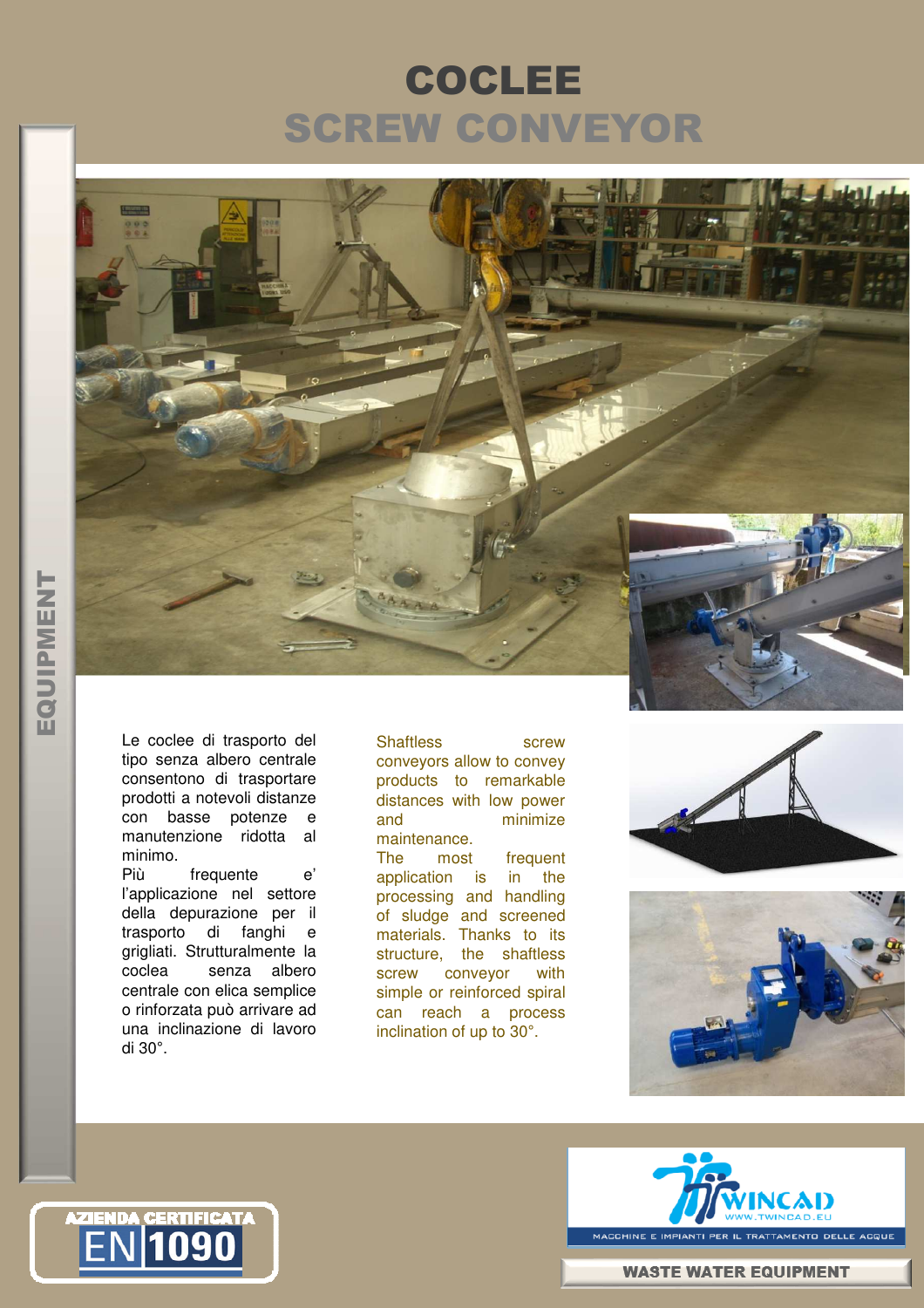

La canala è del tipo ad U con particolare profilo pressopiegato, rivestito internamente con materiale antiusura in materiale plastico ad alta densità molecolare, i coperchi superiori sono bullonati, la bocca di carico e scarico da definire in fase d'ordine a seconda delle esigenze del cliente. Le personalizzazioni portano anche al montaggio di gruppi di compattazione del grigliato con drenaggio della parte liquida e anche a particolari gruppi di tenuta con inseriti gruppi di controllo coppia.

The conduct is of the U type with special formed profile, fully lined with wear proof high-molecular density plastic material; the upper lids are bolted, the charge and discharge mouths shall be defined at order stage according to Client's requirements.

The customization also concerns the assembly of compacting units of the screened products, with drainage of the liquid part, and also special sealing units with torque control units.







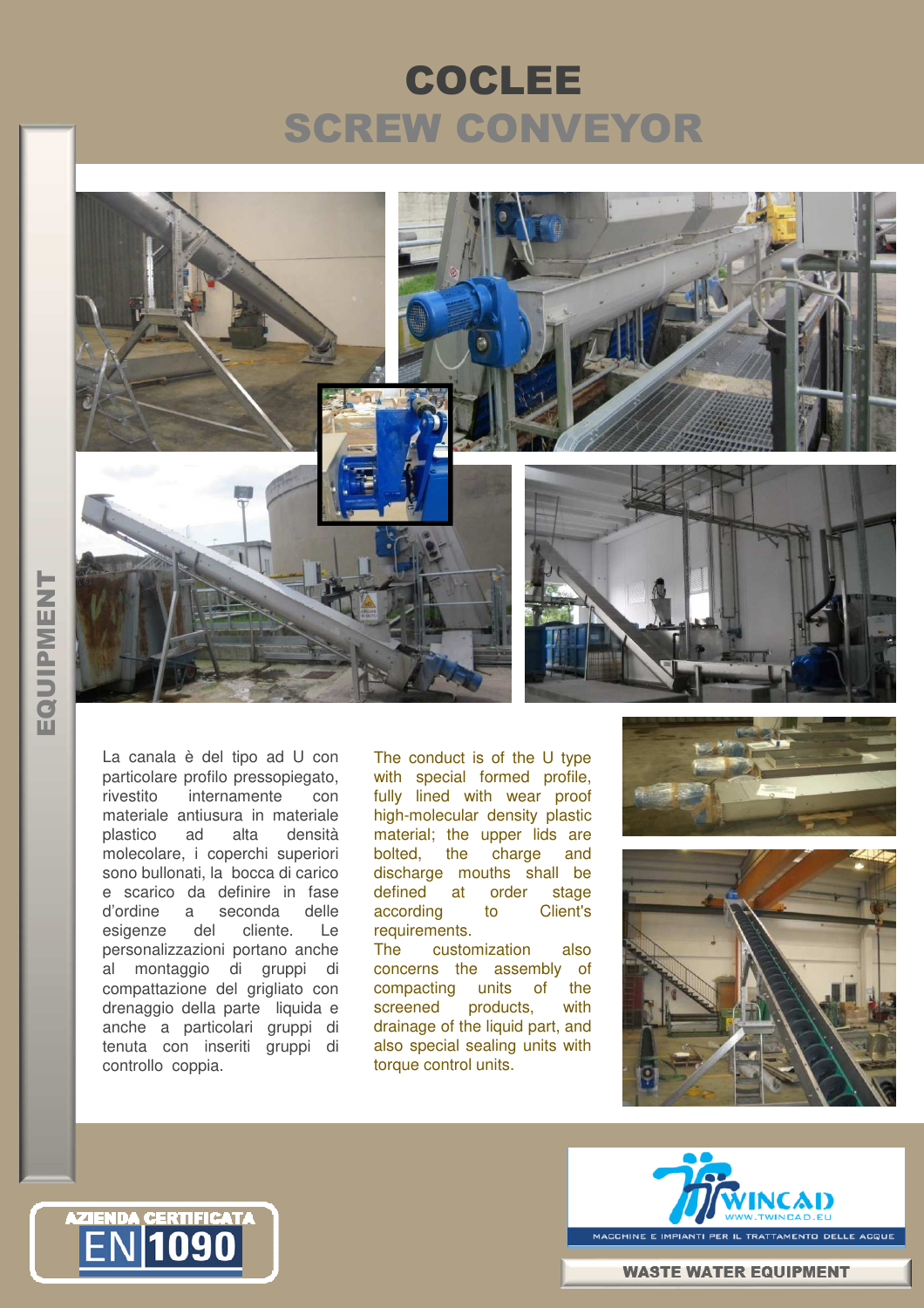|                 |             |            |                      |                |                 |               | <b>SCREW CONVEYOR</b> |        |                         |        |              |                         |                |                         |
|-----------------|-------------|------------|----------------------|----------------|-----------------|---------------|-----------------------|--------|-------------------------|--------|--------------|-------------------------|----------------|-------------------------|
| <b>TYPE</b>     | <b>SIZE</b> | <b>RPM</b> | <b>CAPACITY Mc/h</b> | <b>LENGTH</b>  |                 |               |                       |        |                         |        |              |                         |                |                         |
|                 |             |            | $0-15^\circ$         | $15-30^\circ$  | $0-2,5$ MT      |               | 2,5-4,5MT             |        | 4,6-7 MT                |        | 7-10 MT      |                         | 10-12 MT       |                         |
|                 |             |            |                      |                | <b>POWER KW</b> |               |                       |        |                         |        |              |                         |                |                         |
|                 |             |            |                      |                | $0.15^\circ$    | $15-30^\circ$ | $0.15^\circ$          | 15-30° | $0.15^\circ$            | 15-30° | $0.15^\circ$ | $15-30^\circ$           | $0.15^\circ$   | 15-30°                  |
|                 | 200         | 13/19      | 1,2 Mc/H             | 0,6 Mc/H       | 0,55            | 0,75          | 0,55                  | 0,75   | 0,75                    | 1,1    | 1,1          | 1,5                     | 1,5            | 2,2                     |
|                 | 250         | 13/19      | 2,5 Mc/H             | 1,1 Mc/H       | 0,75            | 1,1           | 0,75                  | 1,1    | 1,1                     | 1,5    | 1,5          | 2,2                     | 2,2            | 3                       |
| <b>SCREENED</b> | 300         | 13/19      | 3,9 Mc/H             | 1,9 Mc/H       | 1,1             | 1,1           | 1,1                   | 1,5    | 1,5                     | 2,2    | 2,2          | $\overline{3}$          | 3              | $\overline{\mathbf{4}}$ |
|                 | 400         | 13/19      | 8,4 Mc/H             | 4 Mc/H         | 1,5             | 1,5           | 1,5                   | 2,2    | 2,2                     | 3      | 3            | $\overline{4}$          | 4              | 5,5                     |
|                 |             |            |                      |                |                 |               |                       |        |                         |        |              |                         |                |                         |
|                 | 200         | 30/35      | 3,2 Mc/H             | 1,6 Mc/H       | 1,1             | 1,5           | 1,5                   | 1,5    | 1,5                     | 2,2    | 2,2          | $\overline{3}$          | $\overline{3}$ | $\overline{4}$          |
|                 | 250         | 30/35      | 7 Mc/H               | 4 Mc/H         | 1,5             | 1,5           | 1,5                   | 2,2    | 2,2                     | 3      | 3            | $\overline{\mathbf{4}}$ | 4              | $\overline{4}$          |
| <b>SLUDGE</b>   | 300         | 30/35      | 11,3<br>Mc/H         | 6,5 Mc/H       | 1,5             | 2,2           | 2,2                   | 2,2    | $\overline{\mathbf{3}}$ | 3      | 4            | $\overline{4}$          | 5,5            | 5,5                     |
|                 | 400         | 30/35      | <b>23 Mc/H</b>       | <b>13 Mc/H</b> | 2,2             | 2,2           | 3                     | 3      | 4                       | 4      | 5,5          | 5,5                     | 7,5            | $\overline{9}$          |

Motoriduttore tipo assi paralleli o ad assi ortogonali, solo di primaria marca dimensionati con un coefficiente di sicurezza importante per dare lunga durata alla macchina ed eccellente affidabilità negli anni.

I vantaggi principali di questo tipo di coclea sono: Assenza di supporti intermedi, quindi nessun intasamento durante il trasporto.

Nessuna parte meccanica a contatto con il prodotto. Manutenzione ridotta. Investimento iniziale ridotto.

Only Helical shaft or helical bevel gear motor of primary brands are used, sized with a high safety coefficient for a long life span of the machinery and excellent reliability throughout the years. The main advantages of this type of screw conveyor are: Absence of intermediate supports, therefore no clogging during handling No mechanical components in contact with the product Reduced Maintenance Reduced Initial Investment